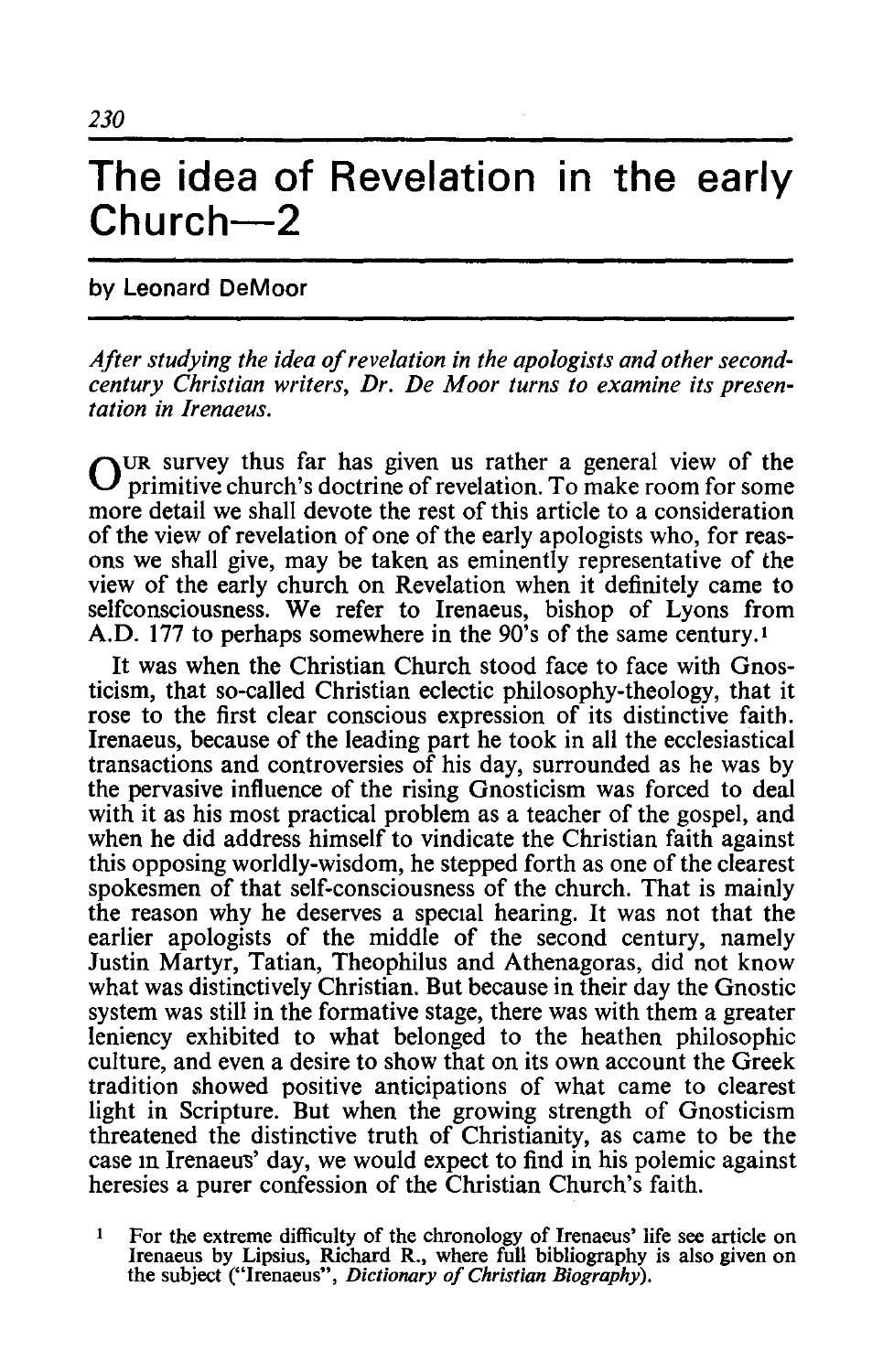In giving an exposition of his view of revelation as we have sought to learn it from his great work *Against Heresies,* we believe that all Irenaeus has said on the subject may be conveniently discussed under (1) the need of revelation; (2) the divine initiative in the imparting of revelation; (3) the sources and nature of our knowledge of  $God$ ; (4) the repository of true knowledge of  $God$ ; (5) the progressiveness of revelation; and (6) the end of revelation.

I. Men *need* revelation because of their lack of true knowledge. The content of revelation, therefore, whatever else it may be, is true knowledge. Irenaeus denies to the Gnostics that which their very name boasted of possessing, γνῶσις. For, as for the Gnostics, "I will merely say, in opposition to these men-Did all those who have been mentioned with whom you have been proved to coincide in expression, *know,* or not *know* the truth? If they knew it, then the descent of the Saviour into the world was superfluous. For why (in that case) did he descend? Was it that he might bring that *truth*  which was (already) known, to the knowledge of those who knew it ?"2 Except as bringing true knowledge, therefore, which the race does not possess, the incarnation is, in Irenaeus' opinion, useless and beside the point.

The root error in Gnosticism, which our apologist seeks to lay bare in it, is pride or self-conceit, in arrogating a greater knowledge to itself than is allowable. The Gnostic fashions his own conception of God and the innumerable aeons which emanate from him, which are made to give rise, ultimately, to all worlds. All this Irenaeus declares to be a phantasy, a fond creation of the mind, in conceiving which the Gnostic places himself above God himself who is the Creator, and whose works we can know only as we are taught "from the Word", since we ourselves are created beings. The limitation of man's mind as a created being, therefore, is urged as the ground for the need of a self-disclosure on the part of God to man.

If, however, any one does not discover the cause of all those things which become objects of investigation, let him reflect that man is infinitely inferior to God; that he has received grace only in part, and is not yet equal or similar to his Maker; and, moreover, that he cannot have experience or form a conception of all things like God; but in the same proportion as he who was formed but today, and received the beginning of his creation, is inferior to *Him who is uncreated*,<sup>3</sup> and who is always the same, in that pro-<br>portion is he, as respects knowledge and the faculty of investigating the causes of all things inferior to Him who made him. For thou, O man, art not an uncreated being, nor didst thou always co-exist with God, as did

- 2 Irenaeus, *Against Heresies,* ii. 14.7 (in *The Ante-Nicene Fathers,* edited by A. Roberts and James Donaldson, from which subsequent quotations will
- $3$  Lipsius (see under note 1) says that Irenaeus is "the first doctor of the Church who maintained with the utmost distinctness the eternal coexistence of the Son with the Father" (p. 276).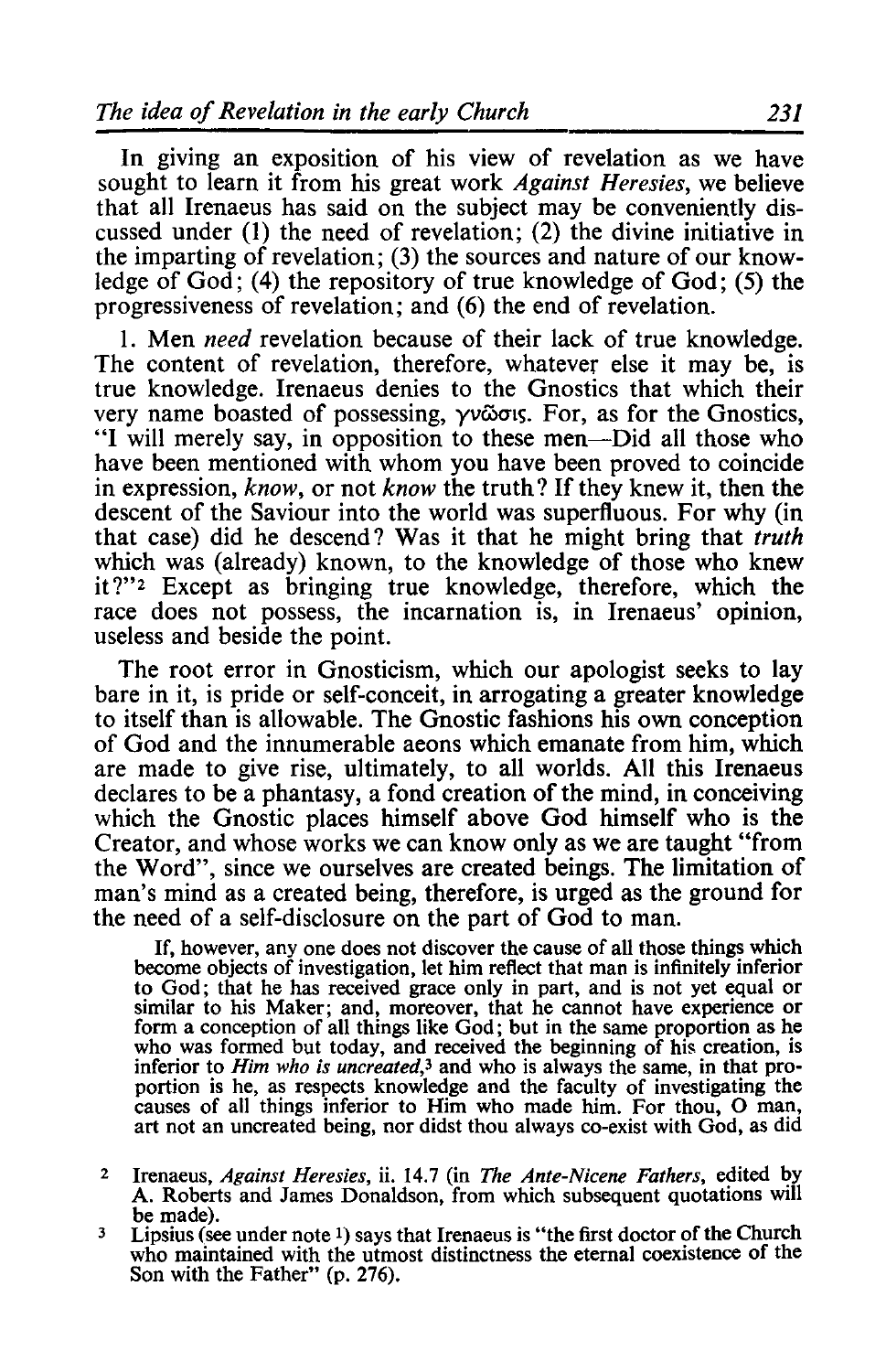His own *Word;* but now, through His pre-eminent goodness, receiving the beginning of thy creation, thou dost gradually learn from the *Word* the dispensations of God who made thee.4

That God can be known only through God, is Irenaeus' reason for shutting man, a created being, outside the possibility, by means of his *derived* powers, to know God, who, though implied in creation, yet also stands independently outside of it.

For thy Former cannot be contained within limits; nor, although thou shouldst measure all this (universe), and pass through all his creation, and consider it in all its depths, and height and length, wouldst thou be able to conceive of any other above the Father Himself. For thou wilt not be able to think Him fully out, but, indulging in trains of reflection opposed to thy nature, thou wilt prove thyself foolish; and if thou persevere in such a course, thou wilt fall into utter madness, whilst thou deemest thyself loftier and greater than thy Creator, and imaginest that thou canst penetrate beyond His dominions.<sup>5</sup>

The *nature* of the revelation we most need is spiritual, and as such we see an added reason why that revelation, made known in Scripture, could not be given to us through human conceptual thought or experience, for "since many even of those things which lie at our very feet (I mean such as belong to this world, which we handle, and see, and are in combat with) transcend our knowledge. so that even these we must leave to God"<sup>6</sup> how much more so is not this the case with regard to spiritual and heavenly things which concern our salvation, which unless God teaches us, we cannot learn by ourselves. Wherefore, in the incarnation of Christ, the Son of God, which is the heart of God's revelation to man, it is declared once for all that something more was needed to bring men to a true knowledge of God than an extraordinary illumination of his mind. For "the advent of the Lord will appear superfluous and useless, if He did indeed come intending to tolerate and to preserve each man's *idea* regarding God rooted in him from of 0Id".7 Whatever else the incarnation may have meant to Irenaeus, and to the early Church, it at least did mean that in Christ was brought to man the *true knowledge of God.* 

But in a passage which we feel to be superbly beautiful our author epitomizes quite adequately his teaching about our need of revelation, and what is implied therein. He conceives that since the gospel, as God's revelation, is essentially a medicine to those who are sick, it would have been the most foolish thing for God to prescribe the medicine according to the whims of the patients. The sickness being due to ignorance, the effectual medicine which alone can drive out the malady is knowledge. "Wherefore, the Lord used to impart

- <sup>5</sup> Irenaeus ii. 25.4.<br><sup>6</sup> Irenaeus ii. 28.2.<br><sup>7</sup> Irenaeus ii. 12. 6.
- 

<sup>4</sup> Irenaeus ii.  $25.3$ .<br>5 Irenaeus ii.  $25.4$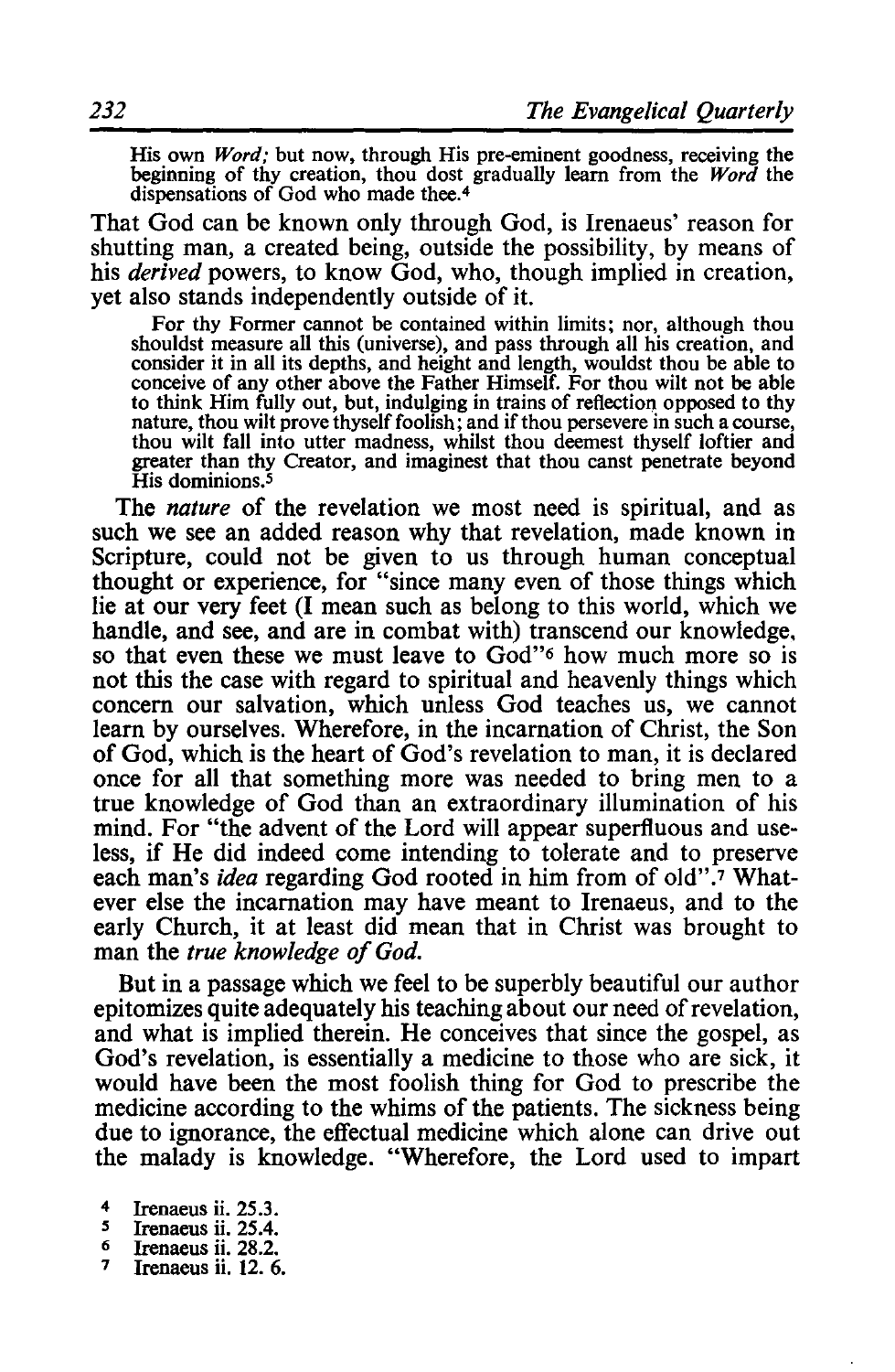knowledge to his disciples, by which also it was His practice to heal those who were suffering, and to keep back sinners from sin. He therefore did not address them in accordance with their pristine *notions*, nor did he reply to them in harmony with the opinion of his questioners, but according to the doctrine leading to salvation, without hypocrisy or respect of person".<sup>8</sup> Nothing could be clearer than that man's lack, man's need, man's deficiency which made the giving of revelation urgent, was his inherent ignorance, by virtue of his existence as a creature.

2. But if man's limitation calls for help in his most desperate plight, he does not remain unanswered. And this is the second noteworthy thought we wish to emphasize with reference to his view of revelation: the *divine initiative* in imparting revelation. Conceiving God's revelation, therefore, as a plan of salvation which, through his Word He has worked out in the course of history, He

*chose* the patriarchs for the sake of their salvation; and *prepared* a people beforehand, *teaching* the headstrong to follow God; and *raised up* prophets munion with God; He Himself, indeed, having need of nothing, but *granting* munion with God; He Himself, indeed, having need of nothing, but *granting* communion with Himself to those who stood in need of it, and *sketching out*, like an architect, the plan of salvation to those that pleased Him. And He did Himself *furnish* guidance to those who beheld Him not in Egypt, He did Himself *furnish* guidance to those who beheld Him not in Egypt, while to those who became unruly in the desert He *promulgated* a law very suitable (to their condition). Then, on the people who entered into the goo land He *bestowed* a noble inheritance, and He *killed* the fatted calf for those converted to the Father, and *presented* them with the finest robe. Thus, in a variety of ways, He *adjusted* the human race to an agreement with salvation.9

This passage, as is readily observed, fairly sings the deeds of God: it is God the active One whom we see here, He who seeks man out, He who deliberately acts upon man, even to the degree of adjusting the human race to agreement with salvation which God freely offers, but which stubborn human nature reluctantly and hesitatingly accepts. We could hardly find a more emphatic passage to drive home the realization that for Irenaeus, at any rate, revelation was not something which issued out of the mind and consciousness of man, but, in his own words, is a benefit bestowed,—thrust upon us; a benefit we need in order to live the fullest life, but which, except for God's overbearing goodness to us, we would never have gained.

3. **In** turning to the third topic under which we wish to expound Irenaeus' idea of revelation, namely, the *sources and nature* of our knowledge of God we have already at hand from our discussion so

 $\frac{8}{9}$  Irenaeus iv. 5.2.<br>9 Irenaeus iv. 14.2.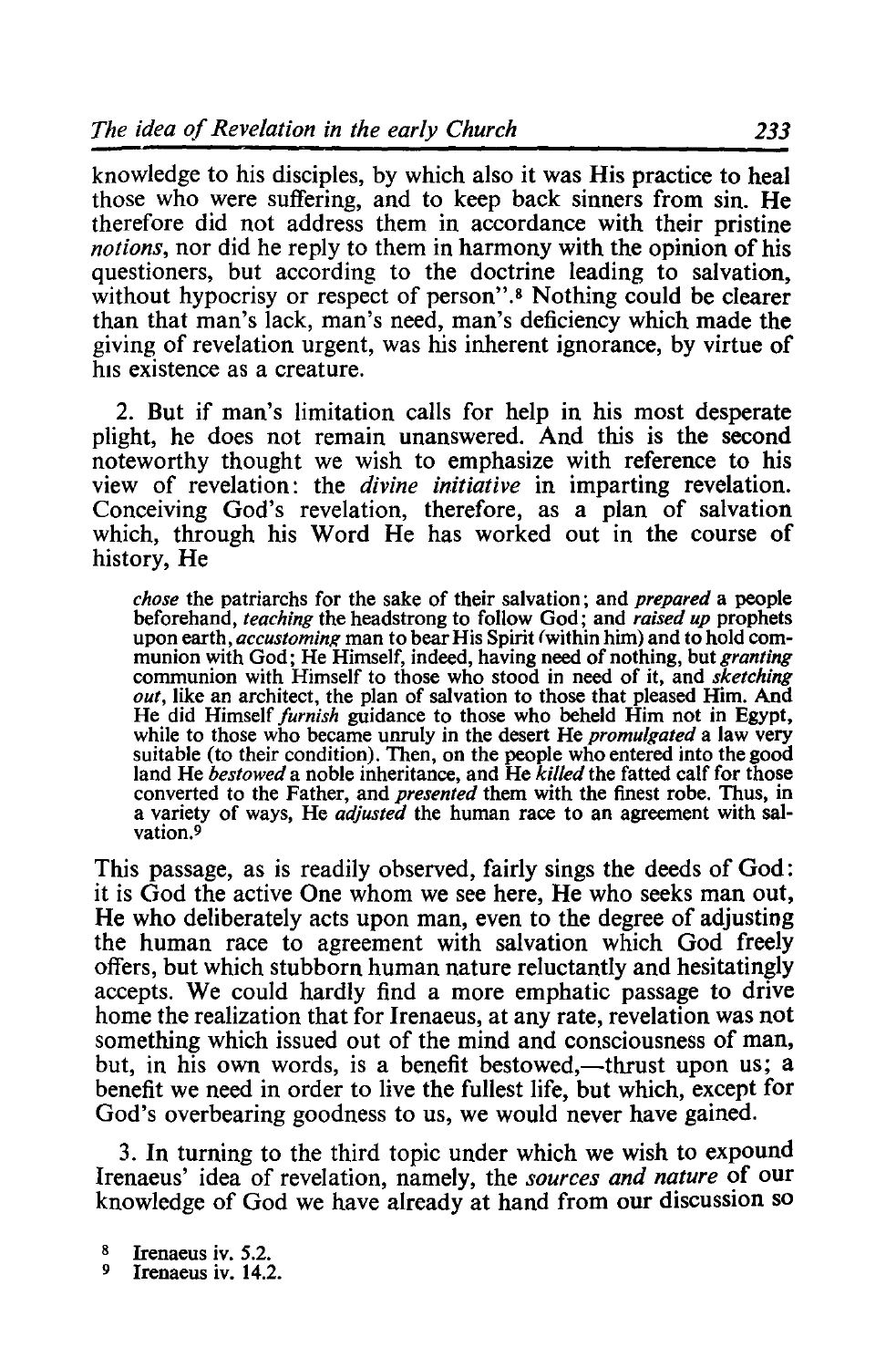far, and especially from the last quoted passage, a clear indication of at least one of the sources of that knowledge, namely, the Word *(Logos),* the Son, who is the active principle in the world revealing the Godhead. Irenaeus states this unambiguously when he declares that "The Son is the *Knowledge* of the Father, but the knowledge of the Son is in the Father; and has been revealed through the Son; and this is the reason why the Lord declared: 'No man knoweth the Son, but the Father; nor the Father, save the Son, and those to whomsoever the Son shall reveal Him'."<sup>10</sup> It is perfectly clear that Irenaeus views the manifestation of the Son as the self-disclosure of God the Father to man, and that apart from this self-disclosure of God in the Son, no man has ever known the Father, ever does, or ever will be able to know Him. "For in no other way could we have learned the things of God, unless our Master, existing as the Word, had become man. For no other being had the power of revealing to us the things of the Father, except His own proper *Word."ll*  This source is primary—the incarnate *Word*.

But this does not mean that it is denied that God, as Creator, and thus as One, can be learned apart from the special revelation in the incarnation. On the contrary, "since His [the Supreme God's] invisible essence is mighty, it confers upon all a profound mental intuition and perception of His most powerful, yea, omnipotent greatness. Wherefore, although 'no one knows the *Father,* except the Son, or he to whom the Son will reveal Him,' yet all (beings) do know this one fact at least, because *reason,* implanted in their minds, moves them, and reveals to them (the truth), *that there is one God, the Lord of all."* 12 This is the distinction between what in theology we usually call general and special revelation, common grace and special grace, to which Paul has given such clear expression in Romans 1: 16, 17 (special) and verses  $18-21$  (general).

Nevertheless that which in both these sources of our knowledge of God stands out prominently in Irenaeus' conception of them is their objective nature; that is, their real existential reality apart from human acknowledgement thereof. This comes out when he asserts that

by means of the creation itself, the *Word* reveals God the Creator; and by means of the world (does He declare) the Lord the *Maker* of the World; and by means of the formation (of man) the same *Artificer* who formed him; and by the *Son,* the *Father* who begat the *Son.* and these things do indeed address *all* men in the manner, but all do not in the same way believe them. But by the law and the prophets did the *Word* preach both Himself and the *Father* alike (to all); and all the people heard Him alike, but all did not alike believe. And through the *Word* Himself who had been made *visible* and

- <sup>10</sup> Irenaeus iv. 15.7.<br><sup>11</sup> Irenaeus v. 1.1.<br><sup>12</sup> Irenaeus ii. 6. 1.
- 
-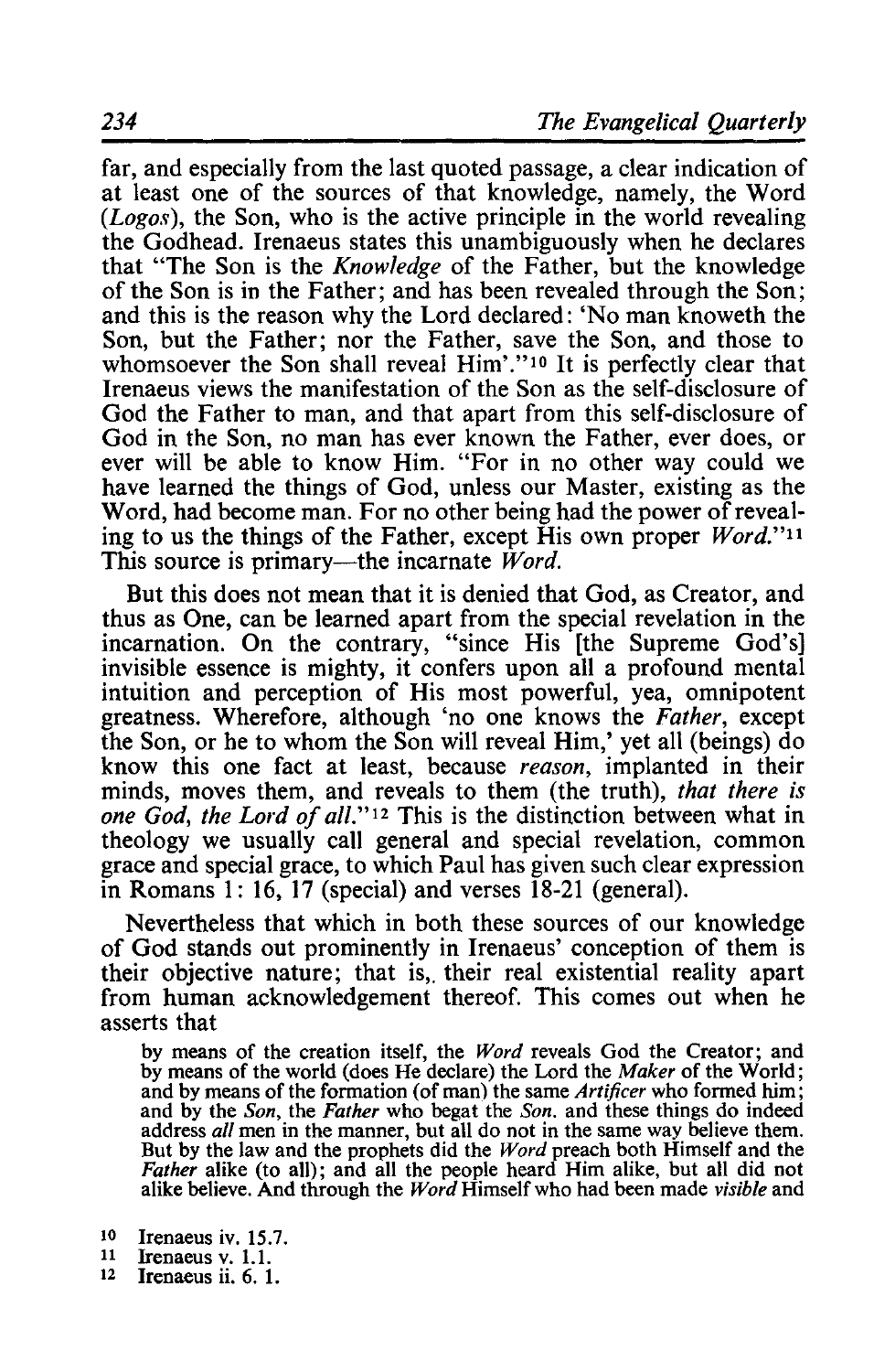*palpable,* was the Father shown forth, although all did not equally believe in Him; but all saw the Father in the Son for the Father is the invisible of the Son, but the Son the visible of the Father."13

So clear is our apologist about the objective nature of God's revelation that he goes on in the next paragraph to show that that declaration of God, that proclamation of the way of salvation which came from God, embodied in his Son, has approved itself and been testified to even by those who are its enemies and have not appropriated it to themselves in saving knowledge. It becomes perfectly clear, therefore, that for Irenaeus there is a self-disclosure of God the Creator in his works, and of God the Father through his word to all of mankind, apart from His acceptance, acknowledgement and appropriation by all. His manifestation stands before men forever as a testimony which cannot be put out of the way without taking account of it.

To be sure, not until the knowledge of and acknowledgement of certain facts becomes appropriated by a person, and not until the significance of these facts has gone through the alembic of a person's life, so that he is as a consequence of them a different person, can we in metaphysical strictness speak of a revelation *for that person.*  Yet this failure of absorption on the part of some individuals of something palpably available for appropriation does not do away with the reality of the existence of that something. For example, there is the actual historical record of the existence and life of Jesus Christ; there is the entire New Testament literature about Him and his earliest followers. These are historical facts, and as such they are the disclosure of God to the human race of His character as Father. Now, that disclosure having once taken place stands there as an everlasting monument—capable of being seen by all who came within its radius. It is the task of Christians to bring men and women within radius of that monument so that they can behold it. This is the preaching of the gospel,—the declaration of what has been done for us by God in Christ. But the fact that there are many who have been brought within the radius of God in Christ, but have not responded to him in such a way as to partake of the power of reconciliation there is in him to bring them to God, does not mean that there is not a real disclosure of God there. God stands available to be appropriated; that He is not, no one can be blamed but recalcitrant man. Such reflections are much needed in our day and generation, because, as we shall in the proper place observe, we are in real danger of whittling down the reality of God's revelation to man to our own subjective response, the final outcome of which will be that in the end we will no longer have something to respond to.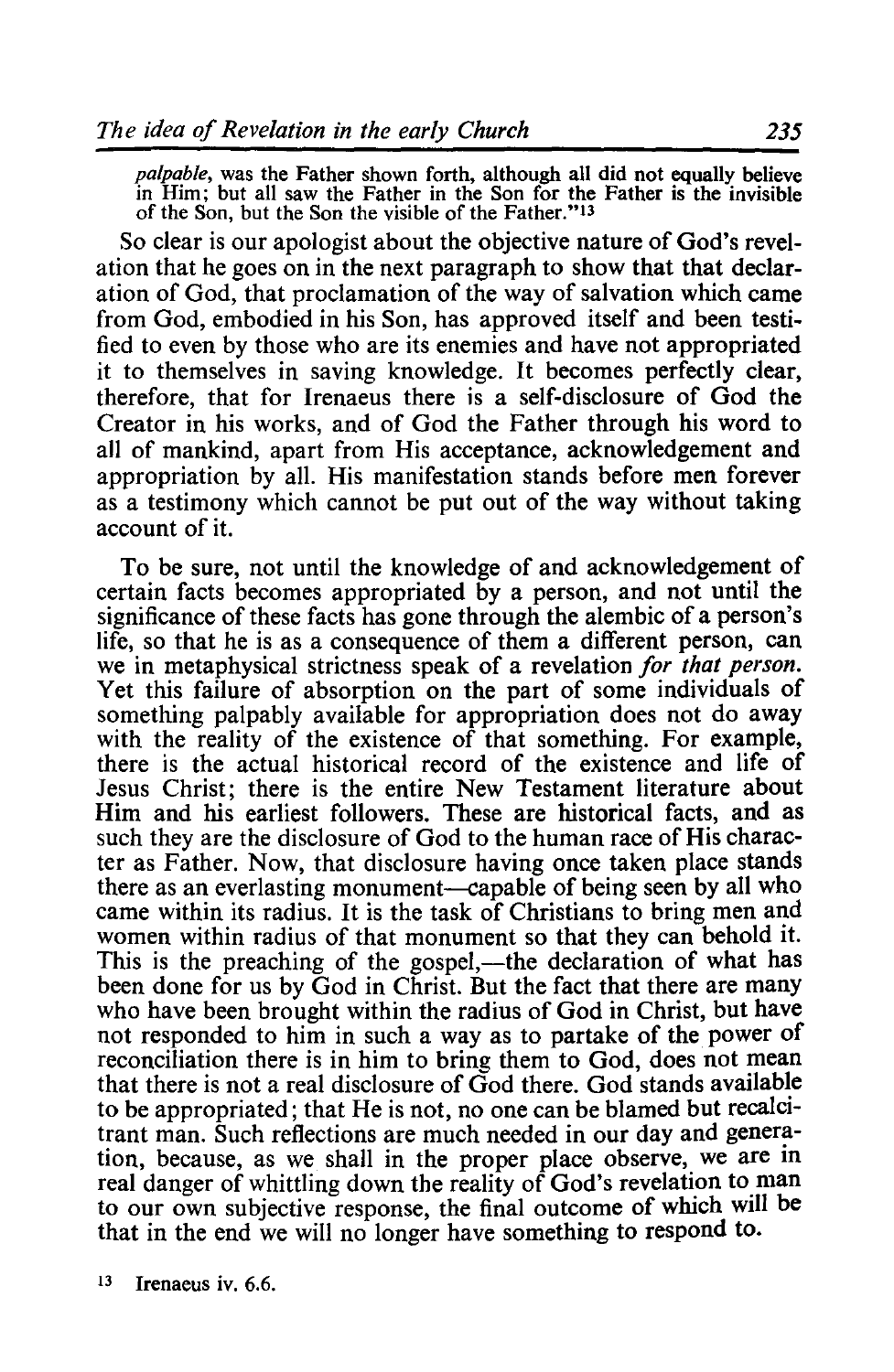4. We come, now, in the fourth place, naturally to observe that by the *repository* of God's special revelation to man, Irenaeus understands both the Old and the New Testaments. 14 He calls the "good word of revelation" contained in these Scriptures, "the oracles of God."15 And "the Scriptures testify of Him" (God) because the word who is the organ of God's revelation, speaks through them.<sup>16</sup> And these same Scriptures are surely not the record made by men of their experiences of God, for "we, inasmuch as we are inferior to, and later in existence than the word of God and His Spirit, are on that very account destitute of the knowledge of his mysteries."17 The conviction that the whole of the Bible is a unity, because it proceeded from one and the same God (a belief which the Gnostics denied, declaring that the God of the Old Testament was an inferior God) can be clearly seen expressed in the following words: "Now that the preaching of the apostles, the authoritative teaching of the Lord, the announcements of the prophets, the dictated utterances of the apostles *(aposto!orum dictatis)* and the ministration of the law—all of which praise one and the same Being, the God and Father of all . . . are in harmony with our statements, has, I think, been sufficiently proved."<sup>18</sup> Though the incarnation of the word is the culmination of God's plan of salvation-His supreme revelation, Irenaeus understands the Scriptures as the divinely inspired and trustworthy record of God's movement in the giving of this His supreme gift to the world.

5. Revelation, even in the Bible, then, is not a static quantity: it has grown. God has moved step by step until in these last times he has spoken to us through his Son. This *progressiveness* is the fifth characteristic of Irenaeus' revelation concept. Yet this progression does not mean contradiction, for "the Lord remains the same, and the same Father is revealed," but "the same Lord granted by means of his advent, a greater gift of grace to those of a later period than what he had granted to those under the Old Testament dispensation."19 The necessity for this gradual unfolding of his plan of salvation rather than a sudden bestowal of it in completion, inheres in the fact that God must needs "adapt (His works) to the nature and

- 14 Windelband, W., *History of Philosophy,* p. 221: "In the Christian Church the need of establishing a collection of writings in which the system of faith should be defined with certainty, first developed with Marcion, and then was gradually satisfied in the completion and conclusion of the New Testament: with *Irenaeus* and *Tertullian* both Testaments already appear with the full value and validity of churchly authority."<br>
<sup>15</sup> Irenaeus i, preface.<br>
16 Irenaeus iv. 11.1.<br>
<sup>16</sup> Irenaeus ii. 28.2.
- 
- 
- 17 Irenaeus ii. 28.2.<br>18 Irenaeus ii. 35.4
- $18$  Irenaeus ii. 35.4.<br> $19$  Irenaeus iv. 11.3
- Irenaeus iv. 11.3.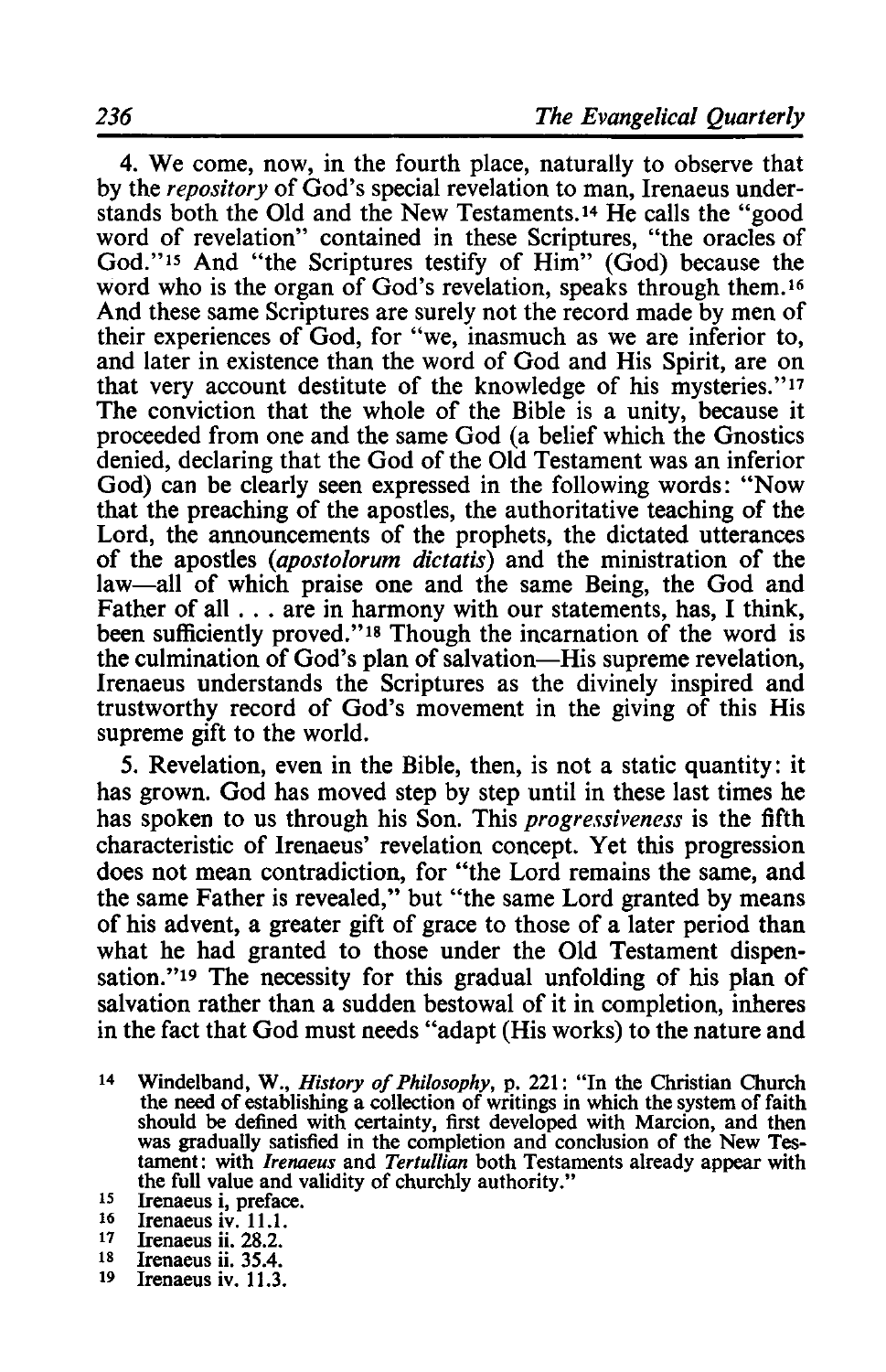tendencies of the materials dealt with".<sup>20</sup> The insinuation no doubt is that it was at least ignorant, if not sinful, human nature that He had to deal with in imparting His plan of salvation. This factor of an advance in the unfolding of God's purpose to save humanity can never be ignored as a real feature in any adequate conception of revelation. But when this thought of growth and progress is applied to human achievement, and this in turn is given the name revelation, whatever else we shall later have occasion to say about this way of conceiving revelation, let us be sure that it was not that of the early Church, or of Irenaeus. For him the final end of revelation rested in the incarnation and all that is involved in that event. For the word (*Logos*) is the revealer of all knowledge of God, who is active "at one time conferring with His creature, and at another propounding His Law; at one time, again, reproving, at another exhorting, and then setting free His servant, and adopting him as a son *(in filium)*; and, at the proper time, bestowing an incorruptible inheritance, for the purpose of bringing man to perfection. For He formed him for growth and increase."21 The end of revelation is reached, therefore, in Christ who brings perfect knowledge of God. Revelation in Him does stretch to the utmost confines of the universe, since "all things have been made by Him . . . and in Him all things consist" .22 But this is a fuller explication of a fact already accomplished, and is not due to a creative power in man which makes it legitimate to call the products of his inventive genius revelation.

6. Are we not now naturally brought to inquire what then, more specifically, Irenaeus considered to be the *end* of revelation? This, indeed, will be the sixth and last aspect under which we shall study his idea of revelation. The end of His revelation Irenaeus conceives to have been with God from the beginning, before he created Adam, for "in the beginning God formed Adam, not as if He stood in need of man, but that He might have (someone) upon whom to confer His benefits ... For, as much as God is in want of nothing, so much does man stand in need of *fellowship with God.*"<sup>23</sup> The supreme good which it is conceived that revelation brings is-God Himself. Man's highest good is fellowship with God. This, too, is the criterion for the judgement of what revelation is. That man might come into the possession of the largest life; that man might have that (Him) without the possession of whom life would itself be empty, meaningless, and hollow, but in the possession of whom is the fulness of life-this is revelation. "For the glory of God is a living man; and the life of man consists in beholding God. For if the manifestation of

- 20 Irenaeus ii.  $35.4$ .<br>21 Irenaeus iv. 11.1
- <sup>21</sup> Irenaeus iv. 11.1.<br><sup>22</sup> Colessions 1: 16<sup>4</sup>
- $22 \text{ Colossians} 1: 16f.$ <br>
<sup>23</sup> Irenaeus iv. 14.1.
-